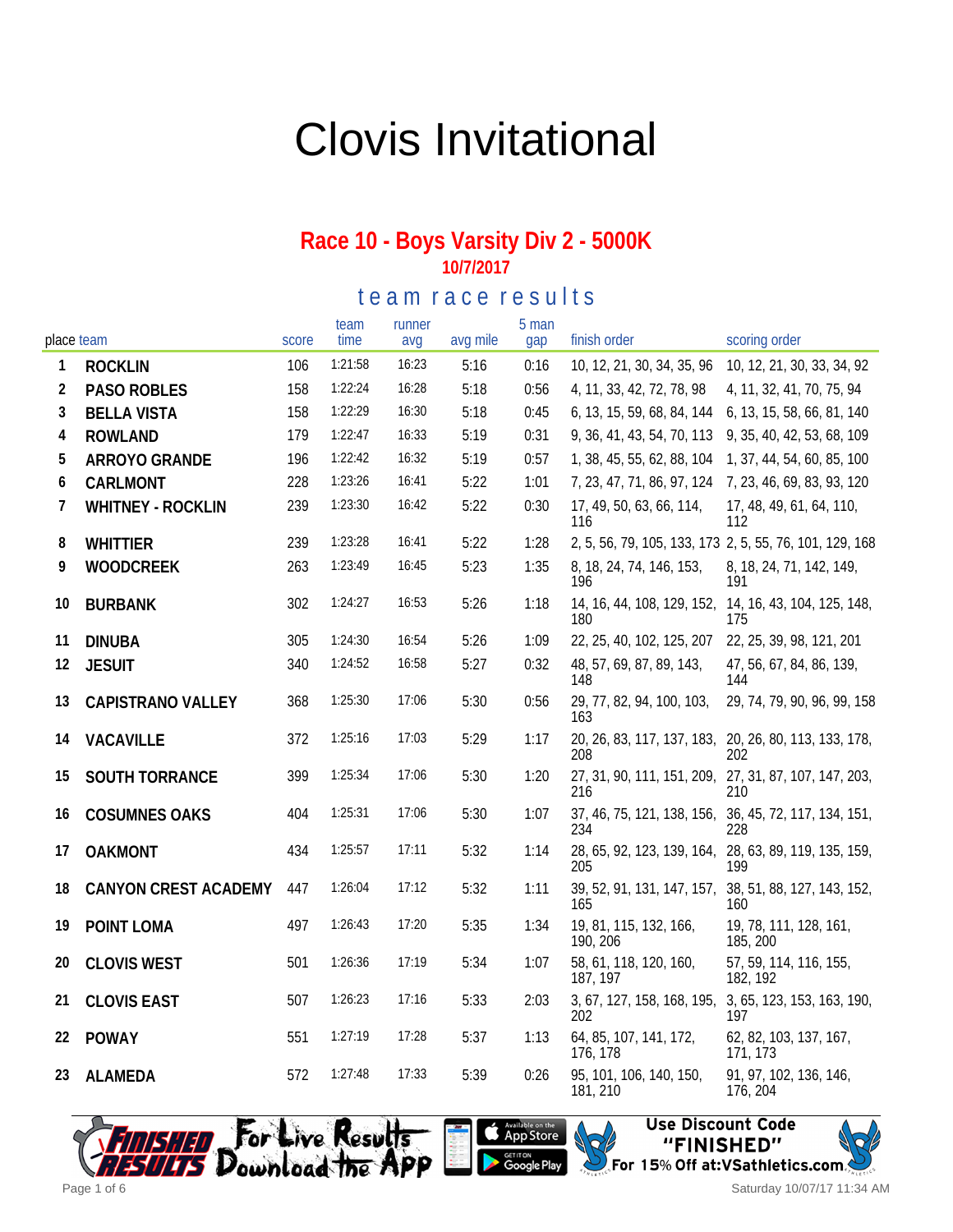## **Race 10 - Boys Varsity Div 2 - 5000K 10/7/2017**

## te am race results

|            |                         |       | team    | runner |          | 5 man |                                      |                                      |
|------------|-------------------------|-------|---------|--------|----------|-------|--------------------------------------|--------------------------------------|
| place team |                         | score | time    | avg    | avg mile | gap   | finish order                         | scoring order                        |
| 24         | CARSON (NV)             | 631   | 1:28:19 | 17:39  | 5:41     | 0:34  | 109, 110, 126, 136, 171,<br>185, 193 | 105, 106, 122, 132, 166,<br>180, 188 |
| 25         | PLEASANT VALLEY         | 709   | 1:29:52 | 17:58  | 5:47     | 2:25  | 51, 53, 186, 218, 220,<br>224, 240   | 50, 52, 181, 212, 214,<br>218, 234   |
| 26         | <b>DOS PUEBLOS</b>      | 721   | 1:29:16 | 17:51  | 5:44     | 1:27  | 76, 128, 149, 191, 198,<br>201       | 73, 124, 145, 186, 193,<br>196       |
| 27         | <b>ROOSEVELT</b>        | 733   | 1:29:27 | 17:53  | 5:45     | 1:23  | 80, 135, 159, 182, 199,<br>227, 228  | 77, 131, 154, 177, 194,<br>221, 222  |
| 28         | LAND (BAK)              | 738   | 1:29:24 | 17:52  | 5:45     | 0:38  | 122, 130, 162, 170, 177,<br>194, 217 | 118, 126, 157, 165, 172,<br>189, 211 |
| 29         | <b>TORRANCE</b>         | 741   | 1:29:23 | 17:52  | 5:45     | 0:47  | 119, 134, 154, 167, 189,<br>200, 212 | 115, 130, 150, 162, 184,<br>195, 206 |
| 30         | <b>SKYLINE</b>          | 808   | 1:30:33 | 18:06  | 5:49     | 1:20  | 112, 142, 175, 192, 211,<br>223, 226 | 108, 138, 170, 187, 205,<br>217, 220 |
| 31         | EL DIAMANTE             | 877   | 1:31:32 | 18:18  | 5:53     | 1:09  | 145, 161, 179, 204, 214,<br>219      | 141, 156, 174, 198, 208,<br>213      |
| 32         | <b>SAN RAMON VALLEY</b> | 969   | 1:33:29 | 18:42  | 6:01     | 1:29  | 174, 184, 188, 221, 229,<br>239      | 169, 179, 183, 215, 223,<br>233      |
| 33         | <b>ELK GROVE</b>        | 981   | 1:35:21 | 19:04  | 6:08     | 2:17  | 99, 222, 225, 231, 232,<br>235       | 95, 216, 219, 225, 226,<br>229       |
| 34         | <b>RIGHETTI</b>         | 1034  | 1:35:41 | 19:08  | 6:09     | 2:07  | 169, 213, 215, 230, 236              | 164, 207, 209, 224, 230              |
| 35         | <b>TULARE UNION</b>     | 1161  | 1:50:09 | 22:02  | 7:05     | 7:15  | 233, 237, 238, 241, 242              | 227, 231, 232, 235, 236              |
| <b>DNP</b> | <b>NORTH SALINAS</b>    |       | 36:28   | 18:14  | 5:52     |       | 155, 203                             | 2 Runners                            |
|            | DNP REDWOOD (LARKSPUR)  |       | 1:07:38 | 16:54  | 5:26     |       | 32, 60, 73, 93                       | 4 Runners                            |

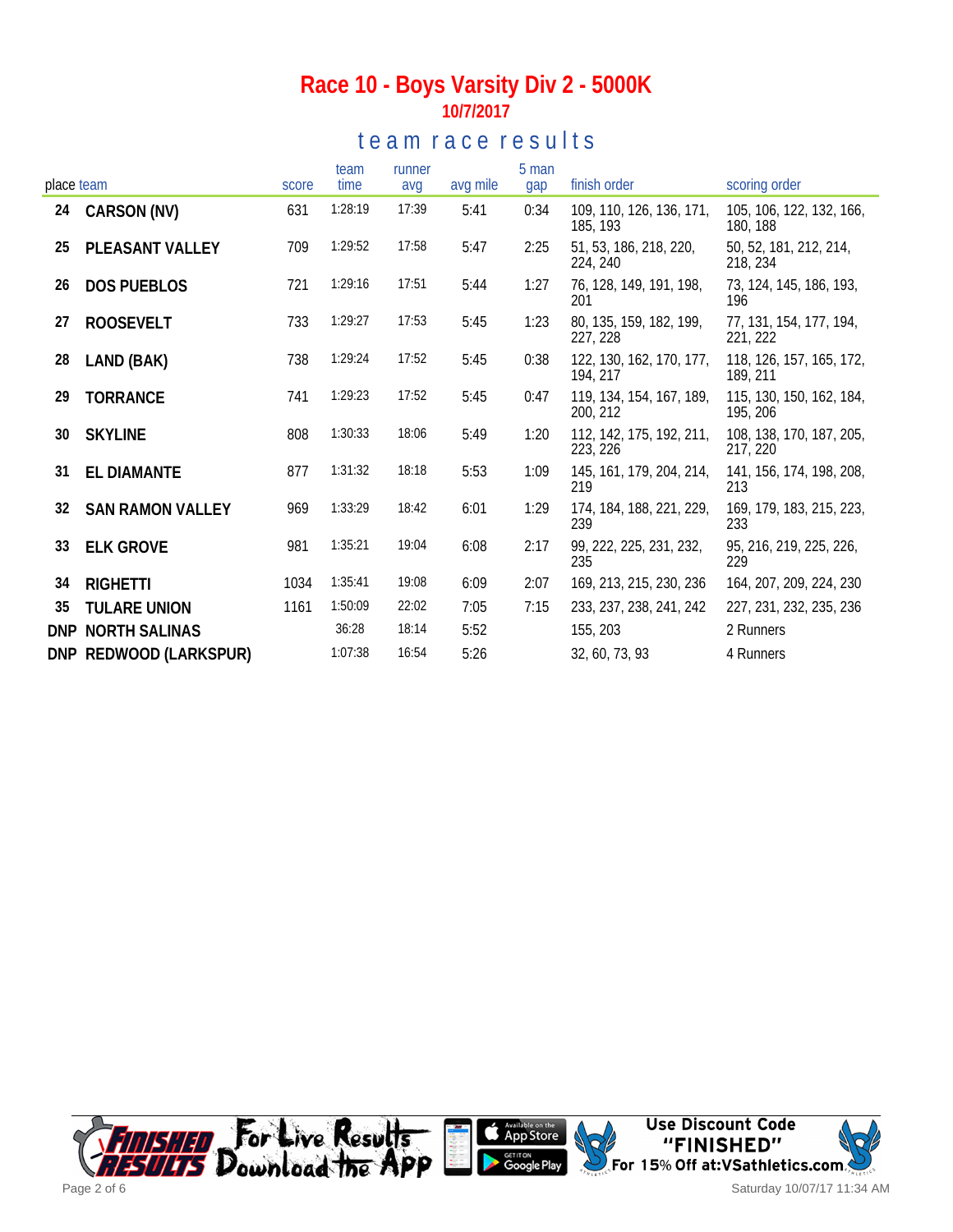# Clovis Invitational

# **Race 10 - Boys Varsity Div 2 - 5000K 10/7/2017**

# individual race results

| place | name                           |    | grade school       | time      | points         | place  | name                  |     | grade school         | time                                                                       | points                   |
|-------|--------------------------------|----|--------------------|-----------|----------------|--------|-----------------------|-----|----------------------|----------------------------------------------------------------------------|--------------------------|
| 1     | LUIS JAZO                      | 12 | Arroyo Grande      | 15:51.9 1 |                | 35     | <b>JUSTIN FERRARO</b> | 12  | Rocklin              | 16:32.5                                                                    | -34                      |
| 2     | NICHOLAS MIJAREZ               | 12 | Whittier           | 15:59.3   | $\overline{2}$ | 36     | <b>JOHN MARTINEZ</b>  | 11  | Rowland              | 16:33.2                                                                    | 35                       |
| 3     | JARED FALCONE                  | 12 | Clovis East        | 15:59.4   | 3              | 37     | <b>CARSON HAMMOND</b> | 12  | <b>Cosumnes Oaks</b> | 16:35.1                                                                    | 36                       |
| 4     | PABLO CORTES                   | 11 | Paso Robles        | 16:01.6   | 4              | 38     | ANDREW SWIERINGA      | 12  | Arroyo Grande        | 16:35.2                                                                    | 37                       |
| 5     | SEBASTIAN BAUTISTA             | 12 | Whittier           | 16:08.5   | 5              | 39     | ETHAN LEE-BELLOWS     | 11  | Canyon Crest Academy | 16:35.3                                                                    | 38                       |
| 6     | <b>DAMIEN KING</b>             | 11 | Bella Vista        | 16:08.8   | -6             | 40     | <b>JAMIE CUEVA</b>    | 12  | Dinuba               | 16:36.5                                                                    | 39                       |
| 7     | RYAN WILSON                    | 12 | Carlmont           | 16:11.1   | $\overline{7}$ | 41     | RAFAEL ALCARAZ        | 11  | Rowland              | 16:37.0                                                                    | 40                       |
| 8     | <b>JORGE PENA</b>              | 12 | Woodcreek          | 16:11.7 8 |                | 42     | <b>STEVEN SCRUGGS</b> | 11  | Paso Robles          | 16:37.2                                                                    | 41                       |
| 9     | <b>JACOB DUNNE</b>             | 12 | Rowland            | 16:14.5   | 9              | 43     | <b>LOGAN JUGGERT</b>  | 10  | Rowland              | 16:37.3                                                                    | 42                       |
| 10    | <b>TREVOR ASBURY</b>           | 11 | Rocklin            | 16:15.6   | 10             | 44     | <b>DAYNE ELLIS</b>    | 10  | <b>Burbank</b>       | 16:38.4                                                                    | 43                       |
| 11    | DAMIAN GAVILAN                 | 10 | Paso Robles        | 16:15.7   | 11             | 45     | SPENCER ELEY          | 12  | Arroyo Grande        | 16:39.3                                                                    | 44                       |
| 12    | <b>SHANE BURTON</b>            | 11 | Rocklin            | 16:16.2   | 12             | 46     | <b>JAKE BOWERS</b>    | 12  | <b>Cosumnes Oaks</b> | 16:39.4                                                                    | 45                       |
| 13    | NATHANIEL LASALLE              | 12 | Bella Vista        | 16:17.1   | 13             | 47     | AMAURY AVAT           | 12  | Carlmont             | 16:39.7                                                                    | 46                       |
| 14    | <b>VICTOR GOLI</b>             | 10 | <b>Burbank</b>     | 16:19.5   | 14             | 48     | <b>COLIN RYAN</b>     | 11  | Jesuit               | 16:41.9                                                                    | 47                       |
| 15    | <b>BENJAMIN</b><br>BLANKENBURG | 12 | <b>Bella Vista</b> | 16:21.6   | -15            | 49     | <b>JOSH KLING</b>     | 12  | Whitney - Rocklin    | 16:42.2                                                                    | 48                       |
| 16    | <b>ANDRES LEON</b>             | 9  | <b>Burbank</b>     | 16:22.3   | 16             | 50     | <b>AUSTIN SHIELDS</b> | 12  | Whitney - Rocklin    | 16:42.2                                                                    | 49                       |
| 17    | ETHAN DODGE                    | 10 | Whitney - Rocklin  | 16:22.5   | 17             | 51     | <b>DONO FREER</b>     | -11 | Pleasant Valley      | 16:43.1                                                                    | 50                       |
| 18    | <b>LUCAS REEVES</b>            | 10 | Woodcreek          | 16:23.1   | 18             | 52     | <b>TOBIAS FISCHER</b> | 12  | Canyon Crest Academy | 16:44.3                                                                    | 51                       |
| 19    | <b>JOSHUA BAUER</b>            | 11 | Point Loma         | 16:24.5   | 19             | 53     | <b>KYLE JOHNSON</b>   | 11  | Pleasant Valley      | 16:45.4                                                                    | 52                       |
| 20    | <b>ALEX BENSON</b>             | 12 | Vacaville          | 16:24.6   | 20             | 54     | <b>JAKE MIHO</b>      | 12  | Rowland              | 16:45.7                                                                    | 53                       |
| 21    | <b>BENNETT WOODWARD</b>        | 11 | Rocklin            | 16:25.0   | 21             | 55     | <b>COOPER LIMON</b>   | 11  | Arroyo Grande        | 16:46.5                                                                    | 54                       |
| 22    | JONATHAN PADILLA               | 11 | Dinuba             | 16:25.1   | 22             | 56     | DAVID MARTINEZ        | 12  | Whittier             | 16:46.8                                                                    | 55                       |
| 23    | <b>JUSTIN HSU</b>              | 11 | Carlmont           | 16:25.3   | 23             | 57     | <b>MILES WORTHEN</b>  | 11  | <b>Jesuit</b>        | 16:47.6                                                                    | 56                       |
| 24    | PETER PAGEL                    | 11 | Woodcreek          | 16:27.3   | 24             | 58     | PIERSON LAMBORN       | 10  | <b>Clovis West</b>   | 16:47.7                                                                    | 57                       |
| 25    | <b>OSCAR PEREZ</b>             | 12 | Dinuba             | 16:28.2   | 25             | 59     | <b>BRET HENKEL</b>    | 12  | <b>Bella Vista</b>   | 16:47.8                                                                    | 58                       |
| 26    | DANIEL HERNANDEZ               | 10 | Vacaville          | 16:28.2   | 26             | 60     | <b>AUSTIN PATEL</b>   | 11  | Redwood (Larkspur)   | 16:48.5                                                                    |                          |
| 27    | HAYDEN JOHNSON                 | 11 | South Torrance     | 16:28.5   | 27             | 61     | CHARLIE SAWYER        | 12  | <b>Clovis West</b>   | 16:48.9                                                                    | 59                       |
| 28    | <b>LANDON SHEA</b>             | 11 | Oakmont            | 16:28.7   | 28             | 62     | CARTER CAMPBELL       | 12  | Arroyo Grande        | 16:49.3                                                                    | 60                       |
| 29    | <b>TY SAVELY</b>               | 11 | Capistrano Valley  | 16:29.2   | 29             | 63     | JORDAN KNOBLOCK       | 12  | Whitney - Rocklin    | 16:51.0                                                                    | 61                       |
| 30    | <b>JIMMY MURPHY</b>            | 11 | Rocklin            | 16:29.5   | 30             | 64     | ZAK BECKWITH          | 10  | Poway                | 16:51.3                                                                    | 62                       |
| 31    | NOAH KAWASHIRI                 | 12 | South Torrance     | 16:29.5   | 31             | 65     | ALBERT WILCOX         | 12  | Oakmont              | 16:52.6                                                                    | 63                       |
| 32    | RYAN POLE                      | 12 | Redwood (Larkspur) | 16:30.9   |                | 66     | AUSTIN VASQUEZ        | 10  | Whitney - Rocklin    | 16:52.7                                                                    | 64                       |
| 33    | <b>IAN YOUNG</b>               | 12 | Paso Robles        | 16:32.2   | 32             | 67     | RIGO GAMEZ            | 12  | Clovis East          | 16:52.8                                                                    | 65                       |
| 34    | ANDREW CRAFT                   | 12 | Rocklin            | 16:32.4   | 33             | 68     | <b>TRISTAN KING</b>   | 11  | Bella Vista          | 16:54.4                                                                    | 66                       |
|       |                                |    |                    |           |                | $\sim$ | ANITONIO VADO AC      | 11  | والمتحدث والمستنقل   | $\overline{a}$ $\overline{c}$ $\overline{c}$ $\overline{c}$ $\overline{c}$ | $\overline{\phantom{a}}$ |





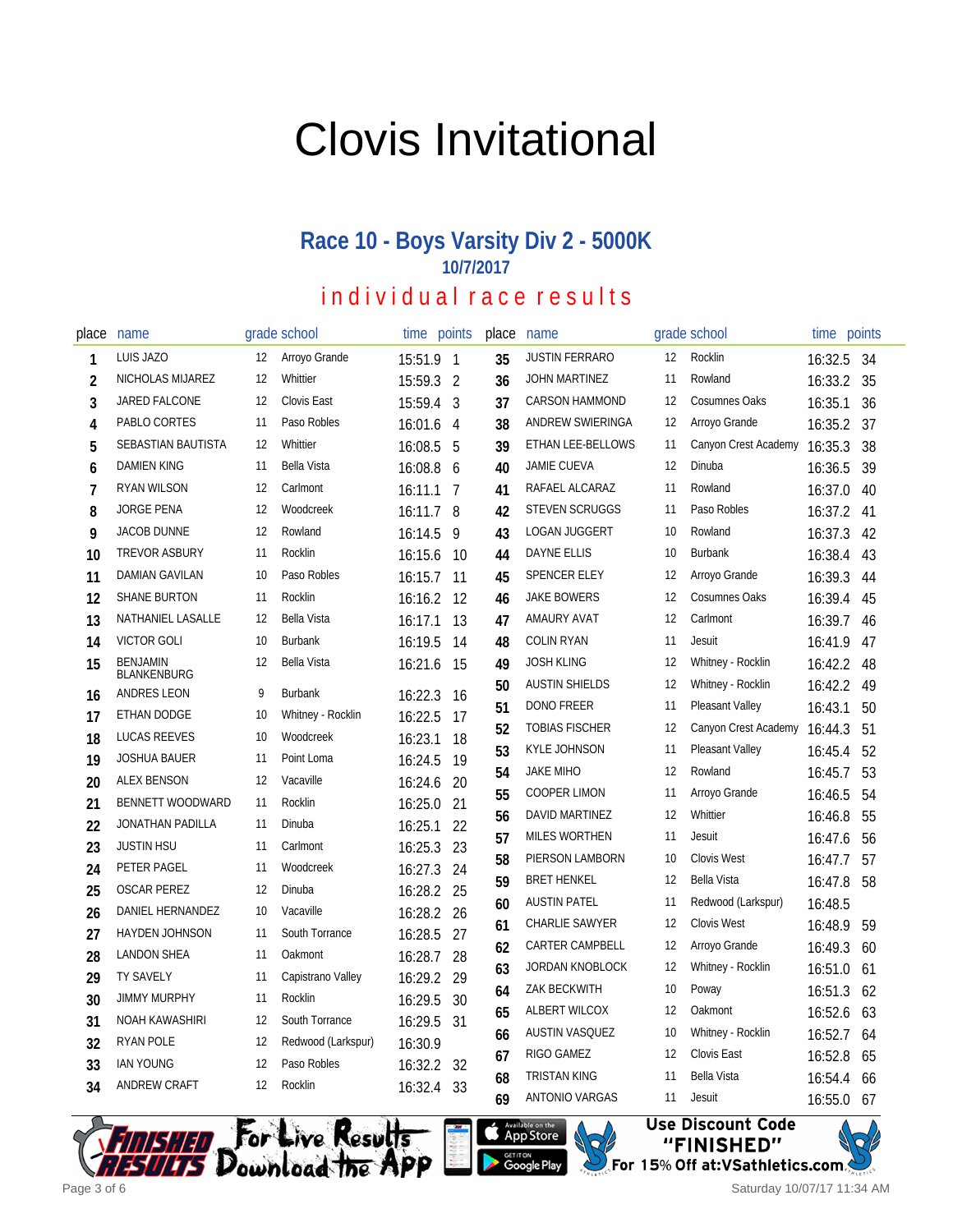### **Race 10 - Boys Varsity Div 2 - 5000K 10/7/2017**

## individual race results

| place | name                    |    | grade school                 | time points |     | place | name                     |    | grade school         | time points |     |
|-------|-------------------------|----|------------------------------|-------------|-----|-------|--------------------------|----|----------------------|-------------|-----|
| 70    | <b>JIMMY LEI</b>        | 11 | Rowland                      | 16:55.5     | 68  | 112   | <b>AVSHALOM BERROL</b>   | 12 | Skyline              | 17:29.6     | 108 |
| 71    | <b>TY MARSHALL</b>      | 12 | Carlmont                     | 16:57.5     | 69  | 113   | <b>BRANDON RODRIGUEZ</b> | 10 | Rowland              | 17:30.0     | 109 |
| 72    | MICHAEL HERNANDEZ       | 10 | Paso Robles                  | 16:57.6     | 70  | 114   | <b>JOSH TAJIRI</b>       | 10 | Whitney - Rocklin    | 17:30.6     | 110 |
| 73    | <b>MATT PHIPPS</b>      | 11 | Redwood (Larkspur)           | 16:58.6     |     | 115   | <b>TEYLOR HOWARD</b>     | 11 | Point Loma           | 17:31.0     | 111 |
| 74    | <b>KAYDEN MCKAY</b>     | 10 | Woodcreek                    | 17:00.3     | 71  | 116   | <b>BRENDEN JACOBY</b>    | 10 | Whitney - Rocklin    | 17:31.1     | 112 |
| 75    | <b>JOSH GLEIM</b>       | 11 | <b>Cosumnes Oaks</b>         | 17:01.6     | 72  | 117   | <b>COOPER SANDAHL</b>    | 10 | Vacaville            | 17:31.5     | 113 |
| 76    | NATHANIEL GETACHEW      | 11 | Dos Pueblos                  | 17:02.1     | 73  | 118   | <b>BRAYDEN COSTALES</b>  | 9  | <b>Clovis West</b>   | 17:32.2     | 114 |
| 77    | ANDREW BAUTISTA         | 10 | Capistrano Valley            | 17:03.7     | 74  | 119   | <b>GIL BOTHWELL</b>      | 10 | Torrance             | 17:32.3     | 115 |
| 78    | ALEJANDRO RUIZ          | 10 | Paso Robles                  | 17:05.4     | -75 | 120   | <b>MICHAEL VAQUILAR</b>  | 11 | Clovis West          | 17:32.4     | 116 |
| 79    | <b>ANTHONY CANO</b>     | 11 | Whittier                     | 17:05.8     | 76  | 121   | <b>JOSHUA BAPTISTE</b>   | 10 | Cosumnes Oaks        | 17:32.9     | 117 |
| 80    | ERNESTO PALACIOS        | 10 | Roosevelt                    | 17:07.0     | -77 | 122   | PETER WYKOFF             | 11 | land (Bak)           | 17:33.1     | 118 |
| 81    | HUNTER SWEET            | 11 | Point Loma                   | 17:09.0     | 78  | 123   | <b>BEN LONGAKER</b>      | 10 | Oakmont              | 17:33.3     | 119 |
| 82    | <b>SEAN ROBERTSON</b>   | 10 | Capistrano Valley            | 17:10.1     | 79  | 124   | <b>KYLE DIMICK</b>       | 11 | Carlmont             | 17:33.6     | 120 |
| 83    | PEDRO TRAVIESA          | 11 | Vacaville                    | 17:10.3     | 80  | 125   | PEDRO RODRIGUEZ          | 12 | Dinuba               | 17:34.4     | 121 |
| 84    | <b>GABRIEL ALDERMAN</b> | 12 | <b>Bella Vista</b>           | 17:11.2     | 81  | 126   | ETHAN BAYASSE            | 11 | Carson (NV)          | 17:35.1     | 122 |
| 85    | LUKE SHULER             | 12 | Poway                        | 17:11.8     | 82  | 127   | <b>ENRIQUE GUTIERREZ</b> | 10 | Clovis East          | 17:35.5     | 123 |
| 86    | ANDREW LUNA             | 12 | Carlmont                     | 17:12.4     | 83  | 128   | <b>BEN STEFANSKI</b>     | 10 | Dos Pueblos          | 17:35.9     | 124 |
| 87    | COLIN BRANNAN           | 11 | Jesuit                       | 17:13.3     | 84  | 129   | ANTHONY CHIARAVALLE      | 10 | Burbank              | 17:38.4     | 125 |
| 88    | <b>ZACHARY NICHOLS</b>  | 10 | Arroyo Grande                | 17:14.4     | 85  | 130   | <b>MARIO GUTIERREZ</b>   | 10 | land (Bak)           | 17:38.8     | 126 |
| 89    | <b>SEAMUS CASLIN</b>    | 11 | Jesuit                       | 17:14.7     | 86  | 131   | LUCA NOVO                | 12 | Canyon Crest Academy | 17:39.1     | 127 |
| 90    | DIA ANTAZO              | 12 | South Torrance               | 17:17.6     | -87 | 132   | HUNTER WHITE             | 12 | Point Loma           | 17:39.4     | 128 |
| 91    | TREVOR PETERSON         | 12 | Canyon Crest Academy 17:18.4 |             | 88  | 133   | GIOVANNI MEJIA           | 11 | Whittier             | 17:39.7     | 129 |
| 92    | LUKE DAVIES             | 11 | Oakmont                      | 17:20.0     | 89  | 134   | SEYIA MIYAZAKI           | 11 | Torrance             | 17:40.0     | 130 |
| 93    | ERIC GOLTZ              | 10 | Redwood (Larkspur)           | 17:20.4     |     | 135   | <b>ANTHONY PRECIADO</b>  | 10 | Roosevelt            | 17:40.3     | 131 |
| 94    | THOMAS MORDY            | 9  | Capistrano Valley            | 17:21.9     | 90  | 136   | HUNTER RAUN              | 11 | Carson (NV)          | 17:41.2     | 132 |
| 95    | ETHAN WEST              | 12 | Alameda                      | 17:22.4     | 91  | 137   | DAVID PSAILA             | 10 | Vacaville            | 17:41.8     | 133 |
| 96    | <b>BRENDAN DOWLING</b>  | 11 | Rocklin                      | 17:23.1     | 92  | 138   | NOAH VASQUEZ             | 10 | <b>Cosumnes Oaks</b> | 17:42.5     | 134 |
| 97    | CALEB METZLER           | 10 | Carlmont                     | 17:23.3     | 93  | 139   | SAM CAMBRA               | 11 | Oakmont              | 17:42.8     | 135 |
| 98    | KADE BERTI              | 11 | Paso Robles                  | 17:24.0     | 94  | 140   | EMILIO CAZARES           | 9  | Alameda              | 17:42.8     | 136 |
| 99    | NOAH SETO               | 12 | <b>Elk Grove</b>             | 17:25.4     | 95  | 141   | ALEXANDER HIRSH          | 10 | Poway                | 17:43.1     | 137 |
| 100   | <b>MATT SAVELY</b>      | 11 | Capistrano Valley            | 17:25.7     | 96  | 142   | <b>DANIEL PERRY</b>      | 11 | <b>Skyline</b>       | 17:43.8 138 |     |
| 101   | ADAM ELADY              | 11 | Alameda                      | 17:25.9 97  |     | 143   | <b>TODD RUSSELL</b>      | 11 | Jesuit               | 17:44.4     | 139 |
| 102   | DANNY ARAUJO            | 11 | Dinuba                       | 17:26.4     | 98  | 144   | SPENCER COCHRAN          | 11 | Bella Vista          | 17:44.6     | 140 |
| 103   | SPENCER MORDY           | 12 | Capistrano Valley            | 17:26.6     | 99  | 145   | JULIAN CASTANO           | 11 | El Diamante          | 17:45.9     | 141 |
| 104   | JONATHAN MUNOZ          | 9  | Arroyo Grande                | 17:27.7     | 100 | 146   | JULIAN DIAZ              | 11 | Woodcreek            | 17:46.7     | 142 |
| 105   | MIGUEL MENA             | 11 | Whittier                     | 17:28.1     | 101 | 147   | ANDREW SCHULZ            | 10 | Canyon Crest Academy | 17:47.1     | 143 |
| 106   | PATRICK NGUYEN          | 10 | Alameda                      | 17:29.0     | 102 | 148   | ANTHONY ROGADO           | 11 | Jesuit               | 17:48.1     | 144 |
| 107   | <b>JOSH LIGAS</b>       | 10 | Poway                        | 17:29.0     | 103 | 149   | JOSH MCGREGOR            | 12 | Dos Pueblos          | 17:48.4     | 145 |
| 108   | JAHIR OLVERA            | 11 | <b>Burbank</b>               | 17:29.1     | 104 | 150   | <b>CEDRIC MURPHY</b>     | 12 | Alameda              | 17:48.7     | 146 |
| 109   | SAMMY LEGOTT            | 12 | Carson (NV)                  | 17:29.3     | 105 | 151   | ADRIAN OREJANA           | 11 | South Torrance       | 17:48.8     | 147 |
| 110   | <b>ZACH SEVER</b>       | 10 | Carson (NV)                  | 17:29.4     | 106 | 152   | TADEH SHANAZARI          | 10 | Burbank              | 17:49.0     | 148 |
| 111   | CASEY SPENCER           | 10 | South Torrance               | 17:29.6     | 107 | 153   | NICO KNIGHT              | 12 | Woodcreek            | 17:49.4     | 149 |





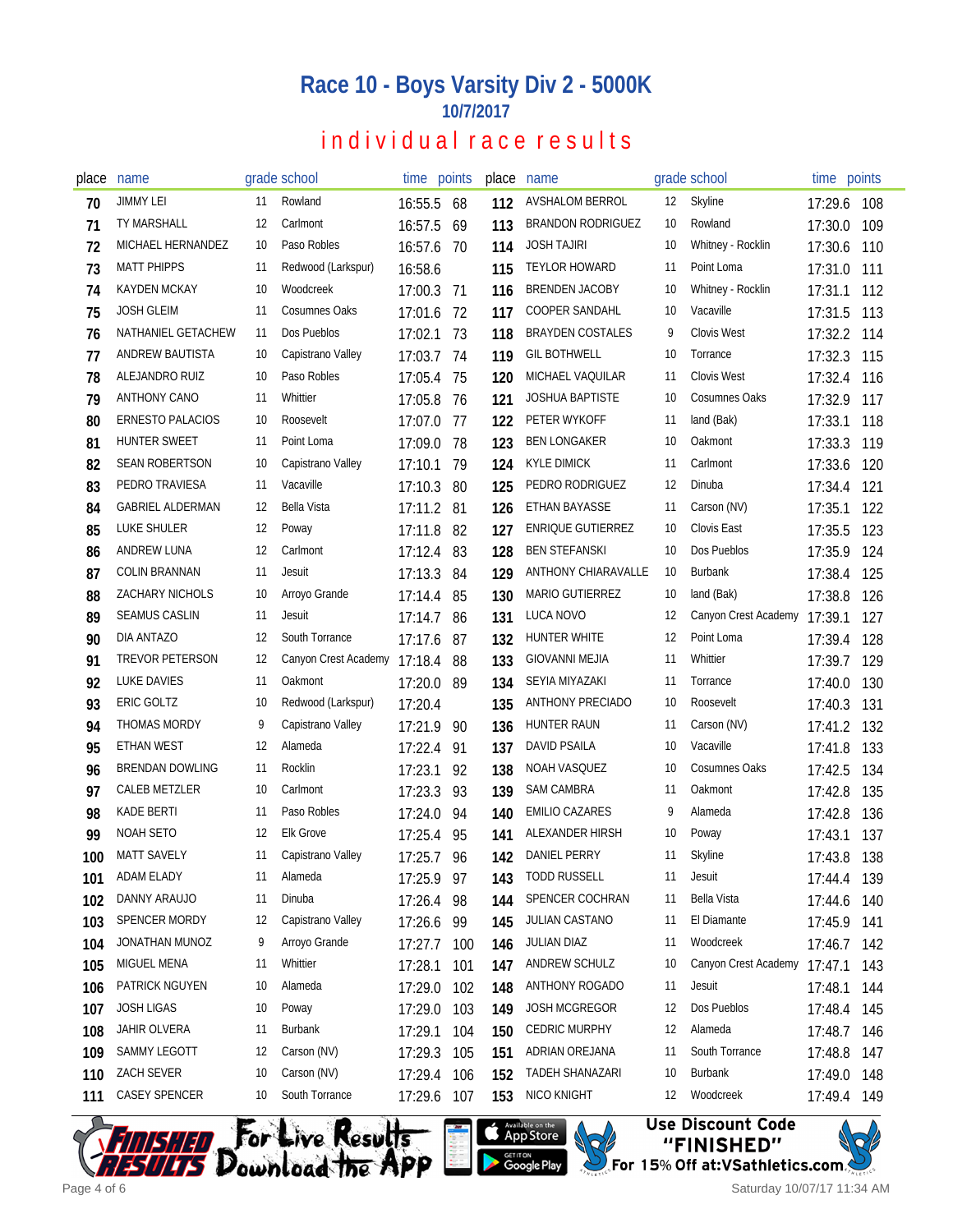## **Race 10 - Boys Varsity Div 2 - 5000K 10/7/2017**

# individual race results

| place | name                           |    | grade school                 |             | time points | place | name                   |    | grade school           | time points |     |
|-------|--------------------------------|----|------------------------------|-------------|-------------|-------|------------------------|----|------------------------|-------------|-----|
| 154   | <b>CONNOR HUANG</b>            | 11 | Torrance                     | 17:50.7     | 150         | 195   | <b>ISAAC CASTRO</b>    | 9  | Clovis East            | 18:24.9     | 190 |
| 155   | <b>BRANDON GUTIERREZ</b>       | 12 | North Salinas                | 17:50.9     |             | 196   | <b>JACOB LARSON</b>    | 10 | Woodcreek              | 18:26.2     | 191 |
| 156   | <b>TYLER YEATES</b>            | 10 | Cosumnes Oaks                | 17:51.1     | 151         | 197   | <b>NOAH SANCHEZ</b>    | 12 | <b>Clovis West</b>     | 18:26.3     | 192 |
| 157   | <b>GRIFFITH HUGHES</b>         | 12 | Canyon Crest Academy 17:51.4 |             | 152         | 198   | PETER SPEIER           | 10 | Dos Pueblos            | 18:29.6     | 193 |
| 158   | SEBASTIAN MEDINA               | 11 | Clovis East                  | 17:52.3     | 153         | 199   | <b>JESUS HERNANDEZ</b> | 9  | Roosevelt              | 18:30.0     | 194 |
| 159   | OCTAVIO LOPEZ                  | 11 | Roosevelt                    | 17:54.9     | 154         | 200   | <b>JAKE MARTIN</b>     | 10 | Torrance               | 18:30.3     | 195 |
| 160   | <b>JAKE BRINGETTO</b>          | 10 | <b>Clovis West</b>           | 17:55.2     | 155         | 201   | <b>HENRY URSCHEL</b>   | 11 | Dos Pueblos            | 18:33.0     | 196 |
| 161   | <b>EVAN LOFTIN</b>             | 11 | El Diamante                  | 17:56.3     | 156         | 202   | <b>JOEL VOGT</b>       | 10 | Clovis East            | 18:36.5     | 197 |
| 162   | ELIAN GONZALEZ                 | 10 | land (Bak)                   | 17:56.4     | 157         | 203   | <b>JOHNNY OLIVARES</b> | 11 | North Salinas          | 18:37.2     |     |
| 163   | RICHARD MCLAIN                 | 11 | Capistrano Valley            | 17:57.1     | 158         | 204   | DAKOTA YBARRA          | 11 | El Diamante            | 18:41.1     | 198 |
| 164   | <b>SAM MARCHETTI</b>           | 10 | Oakmont                      | 17:57.3     | 159         | 205   | ANDREW BEEVERS         | 11 | Oakmont                | 18:41.1     | 199 |
| 165   | <b>BLAKE CURRIER</b>           | 11 | Canyon Crest Academy         | 17:58.1     | 160         | 206   | <b>JOSE RESENDIZ</b>   | 12 | Point Loma             | 18:41.8     | 200 |
| 166   | <b>MCCOY BROWN</b>             | 11 | Point Loma                   | 17:59.2     | 161         | 207   | DIEGO ESTRADA          | 11 | Dinuba                 | 18:42.9     | 201 |
| 167   | <b>JOSEPH ROTH</b>             | 11 | Torrance                     | 18:00.5     | 162         | 208   | <b>DAVID SILVA</b>     | 10 | Vacaville              | 18:45.1     | 202 |
| 168   | <b>BERNARD JACKSON</b>         | 9  | Clovis East                  | 18:03.0     | 163         | 209   | NICK MAJAMAKI          | 12 | South Torrance         | 18:48.1     | 203 |
| 169   | <b>FABRICIO DELACRUZ</b>       | 10 | Righetti                     | 18:03.5     | 164         | 210   | <b>MATTHEW YEP</b>     | 12 | Alameda                | 18:49.1     | 204 |
| 170   | ADOLFO ESCUDERO                | 12 | land (Bak)                   | 18:04.0     | 165         | 211   | DERRICK NAIDU          | 12 | Skyline                | 18:49.8     | 205 |
| 171   | <b>TRINITY MEDIA</b>           | 11 | Carson (NV)                  | 18:04.2     | 166         | 212   | EDUARDO ARREDONDO      | 11 | Torrance               | 18:51.5     | 206 |
| 172   | <b>GIO GUANUNA</b>             | 12 | Poway                        | 18:04.7     | 167         | 213   | <b>MARIANO MURILLO</b> | 11 | Righetti               | 18:53.8     | 207 |
| 173   | RICARDO SEVILLANOS             | 11 | Whittier                     | 18:05.0     | 168         | 214   | <b>MANY NEUZIG</b>     | 11 | El Diamante            | 18:55.2     | 208 |
| 174   | <b>COLE EDGREN</b>             | 11 | San Ramon Valley             | 18:06.3     | 169         | 215   | <b>REID ALFORD</b>     | 10 | Righetti               | 18:55.8     | 209 |
| 175   | LEONARDO BRENNAN               | 11 | Skyline                      | 18:08.7     | 170         | 216   | <b>GREG CHAN</b>       | 11 | South Torrance         | 18:56.1     | 210 |
| 176   | <b>MARK DELANCEY</b>           | 11 | Poway                        | 18:10.5     | 171         | 217   | <b>MATTHEW BERRY</b>   | 9  | land (Bak)             | 18:56.6     | 211 |
| 177   | <b>JACOB MCNITT</b>            | 9  | land (Bak)                   | 18:12.0     | 172         | 218   | DANIEL GEORGE          | 11 | Pleasant Valley        | 18:57.5     | 212 |
| 178   | JARED GARCIA                   | 12 | Poway                        | 18:13.4     | 173         | 219   | CHRISTINA ALVARDEDO    | 10 | El Diamante            | 19:02.6     | 213 |
| 179   | ALEXANDER PERALTA              | 10 | El Diamante                  | 18:14.0     | 174         | 220   | <b>HARJOT SINGH</b>    | 11 | <b>Pleasant Valley</b> | 19:08.2     | 214 |
| 180   | PETER AL-HASANI                | 11 | <b>Burbank</b>               | 18:14.8     | 175         | 221   | AIDAN BRADLEY          | 12 | San Ramon Valley       | 19:11.8     | 215 |
| 181   | <b>DEVIN ROWE</b>              | 12 | Alameda                      | 18:15.1     | 176         | 222   | BRYANT LEE             | 12 | <b>Elk Grove</b>       | 19:12.4     | 216 |
| 182   | <b>JOSE ENRIQUEZ</b>           | 10 | Roosevelt                    | 18:15.1     | 177         | 223   | <b>RICKY FONG</b>      | 12 | <b>Skyline</b>         | 19:14.5     | 217 |
| 183   | <b>CHRISTOPHER</b><br>JOHNSTON | 12 | Vacaville                    | 18:15.1     | 178         | 224   | JEREMY OLENYN          | 11 | <b>Pleasant Valley</b> | 19:17.7     | 218 |
| 184   | WILLIAM GROUT                  |    | 11 San Ramon Valley          | 18:15.9 179 |             | 225   | DAKOTA JONES           | 9  | <b>Elk Grove</b>       | 19:22.9 219 |     |
| 185   | <b>TOBIN MCRAE</b>             | 11 | Carson (NV)                  | 18:16.4     | 180         | 226   | <b>BRYCE HARRISON</b>  | 11 | Skyline                | 19:23.5     | 220 |
| 186   | <b>XAVIER SIMMS</b>            | 12 | Pleasant Valley              | 18:17.8     | 181         | 227   | MARIO REYNOSO          | 12 | Roosevelt              | 19:28.9     | 221 |
| 187   | <b>MATTHEW MORGAN</b>          | 10 | Clovis West                  | 18:18.9     | 182         | 228   | MICHAEL ZUNIGA         | 11 | Roosevelt              | 19:30.7     | 222 |
| 188   | THOMAS OMELIA                  | 12 | San Ramon Valley             | 18:19.8     | 183         | 229   | <b>GRANT URBAN</b>     | 12 | San Ramon Valley       | 19:35.9     | 223 |
| 189   | <b>NICK LEIVERS</b>            | 11 | Torrance                     | 18:20.0     | 184         | 230   | JAUN MARQUEZ           | 11 | Righetti               | 19:37.7     | 224 |
| 190   | ANTHONY HATASHITA              | 12 | Point Loma                   | 18:20.2 185 |             | 231   | YOUSEF ADAM            | 11 | Elk Grove              | 19:38.7     | 225 |
| 191   | <b>SCOTT BUIE</b>              | 10 | Dos Pueblos                  | 18:20.7     | 186         | 232   | JARRED PAGUIO          | 12 | Elk Grove              | 19:42.5     | 226 |
| 192   | <b>JACOB HACKETT</b>           | 11 | Skyline                      | 18:21.3     | 187         | 233   | JAMES GUTIERREZ        | 10 | <b>Tulare Union</b>    | 19:45.2 227 |     |
| 193   | PARKER LEHMAN                  | 9  | Carson (NV)                  | 18:23.3     | 188         | 234   | JACOB GRUPE            | 11 | Cosumnes Oaks          | 20:05.1     | 228 |
| 194   | JACOB YAGERS                   | 9  | land (Bak)                   | 18:24.6 189 |             | 235   | SPENCER FRANESCONI     | 12 | Elk Grove              | 20:08.7     | 229 |
|       |                                |    |                              |             |             | 236   | NOAH ORTIZ             | 9  | Righetti               | 20:10.6 230 |     |